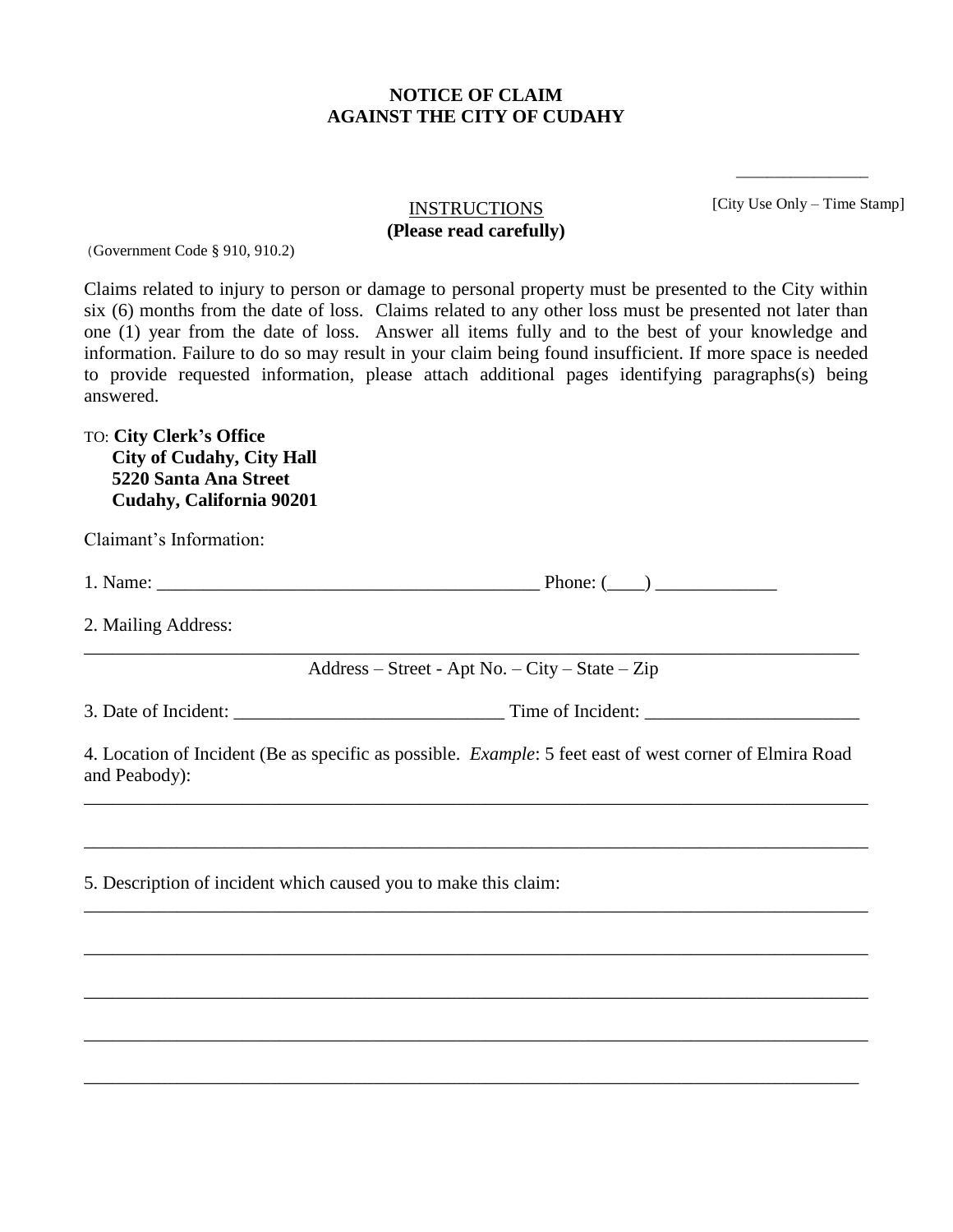6. What specific injury, damages or losses were incurred?

8. What amount of money are you seeking to recover? (Check one of the boxes below):

- [ ] The amount claimed totals less than \$10,000. Enter the amount claimed here: \$
- [ ] The amount claimed is more than \$10,000 but not over \$25,000; jurisdiction rests in Municipal Court.

\_\_\_\_\_\_\_\_\_\_\_\_\_\_\_\_\_\_\_\_\_\_\_\_\_\_\_\_\_\_\_\_\_\_\_\_\_\_\_\_\_\_\_\_\_\_\_\_\_\_\_\_\_\_\_\_\_\_\_\_\_\_\_\_\_\_\_\_\_\_\_\_\_\_\_\_\_\_\_\_\_\_\_

\_\_\_\_\_\_\_\_\_\_\_\_\_\_\_\_\_\_\_\_\_\_\_\_\_\_\_\_\_\_\_\_\_\_\_\_\_\_\_\_\_\_\_\_\_\_\_\_\_\_\_\_\_\_\_\_\_\_\_\_\_\_\_\_\_\_\_\_\_\_\_\_\_\_\_\_\_\_\_\_\_\_\_\_

\_\_\_\_\_\_\_\_\_\_\_\_\_\_\_\_\_\_\_\_\_\_\_\_\_\_\_\_\_\_\_\_\_\_\_\_\_\_\_\_\_\_\_\_\_\_\_\_\_\_\_\_\_\_\_\_\_\_\_\_\_\_\_\_\_\_\_\_\_\_\_\_\_\_\_\_\_\_\_\_\_\_\_\_

[ ] The amount claimed is more than \$25,000 ; jurisdiction rests in Superior Court.

9. How was this amount calculated? (Itemize and attach bills, repair estimates, receipts, etc.; **if claim is for vehicle damage, obtain and attach two (2) repair estimates**):

\_\_\_\_\_\_\_\_\_\_\_\_\_\_\_\_\_\_\_\_\_\_\_\_\_\_\_\_\_\_\_\_\_\_\_\_\_\_\_\_\_\_\_\_\_\_\_\_\_\_\_\_\_\_\_\_\_\_\_\_\_\_\_\_\_\_\_\_\_\_\_\_\_\_\_\_\_\_\_\_\_\_\_\_

\_\_\_\_\_\_\_\_\_\_\_\_\_\_\_\_\_\_\_\_\_\_\_\_\_\_\_\_\_\_\_\_\_\_\_\_\_\_\_\_\_\_\_\_\_\_\_\_\_\_\_\_\_\_\_\_\_\_\_\_\_\_\_\_\_\_\_\_\_\_\_\_\_\_\_\_\_\_\_\_\_\_\_\_

\_\_\_\_\_\_\_\_\_\_\_\_\_\_\_\_\_\_\_\_\_\_\_\_\_\_\_\_\_\_\_\_\_\_\_\_\_\_\_\_\_\_\_\_\_\_\_\_\_\_\_\_\_\_\_\_\_\_\_\_\_\_\_\_\_\_\_\_\_\_\_\_\_\_\_\_\_\_\_\_\_\_\_\_

\_\_\_\_\_\_\_\_\_\_\_\_\_\_\_\_\_\_\_\_\_\_\_\_\_\_\_\_\_\_\_\_\_\_\_\_\_\_\_\_\_\_\_\_\_\_\_\_\_\_\_\_\_\_\_\_\_\_\_\_\_\_\_\_\_\_\_\_\_\_\_\_\_\_\_\_\_\_\_\_\_\_\_\_

\_\_\_\_\_\_\_\_\_\_\_\_\_\_\_\_\_\_\_\_\_\_\_\_\_\_\_\_\_\_\_\_\_\_\_\_\_\_\_\_\_\_\_\_\_\_\_\_\_\_\_\_\_\_\_\_\_\_\_\_\_\_\_\_\_\_\_\_\_\_\_\_\_\_\_\_\_\_\_\_\_\_\_\_

\_\_\_\_\_\_\_\_\_\_\_\_\_\_\_\_\_\_\_\_\_\_\_\_\_\_\_\_\_\_\_\_\_\_\_\_\_\_\_\_\_\_\_\_\_\_\_\_\_\_\_\_\_\_\_\_\_\_\_\_\_\_\_\_\_\_\_\_\_\_\_\_\_\_\_\_\_\_\_\_\_\_\_\_

10. What is your basis for claiming that the City or City employee(s) are the cause of your injury, damages or loss?

11. What are the name(s) of the City employee(s) whom you allege caused your injury, damages or loss, if known?

\_\_\_\_\_\_\_\_\_\_\_\_\_\_\_\_\_\_\_\_\_\_\_\_\_\_\_\_\_\_\_\_\_\_\_\_\_\_\_\_\_\_\_\_\_\_\_\_\_\_\_\_\_\_\_\_\_\_\_\_\_\_\_\_\_\_\_\_\_\_\_\_\_\_\_\_\_\_\_\_\_\_\_\_

\_\_\_\_\_\_\_\_\_\_\_\_\_\_\_\_\_\_\_\_\_\_\_\_\_\_\_\_\_\_\_\_\_\_\_\_\_\_\_\_\_\_\_\_\_\_\_\_\_\_\_\_\_\_\_\_\_\_\_\_\_\_\_\_\_\_\_\_\_\_\_\_\_\_\_\_\_\_\_\_\_\_\_\_

\_\_\_\_\_\_\_\_\_\_\_\_\_\_\_\_\_\_\_\_\_\_\_\_\_\_\_\_\_\_\_\_\_\_\_\_\_\_\_\_\_\_\_\_\_\_\_\_\_\_\_\_\_\_\_\_\_\_\_\_\_\_\_\_\_\_\_\_\_\_\_\_\_\_\_\_\_\_\_\_\_\_\_\_

\_\_\_\_\_\_\_\_\_\_\_\_\_\_\_\_\_\_\_\_\_\_\_\_\_\_\_\_\_\_\_\_\_\_\_\_\_\_\_\_\_\_\_\_\_\_\_\_\_\_\_\_\_\_\_\_\_\_\_\_\_\_\_\_\_\_\_\_\_\_\_\_\_\_\_\_\_\_\_\_\_\_\_\_

\_\_\_\_\_\_\_\_\_\_\_\_\_\_\_\_\_\_\_\_\_\_\_\_\_\_\_\_\_\_\_\_\_\_\_\_\_\_\_\_\_\_\_\_\_\_\_\_\_\_\_\_\_\_\_\_\_\_\_\_\_\_\_\_\_\_\_\_\_\_\_\_\_\_\_\_\_\_\_\_\_\_\_\_

\_\_\_\_\_\_\_\_\_\_\_\_\_\_\_\_\_\_\_\_\_\_\_\_\_\_\_\_\_\_\_\_\_\_\_\_\_\_\_\_\_\_\_\_\_\_\_\_\_\_\_\_\_\_\_\_\_\_\_\_\_\_\_\_\_\_\_\_\_\_\_\_\_\_\_\_\_\_\_\_\_\_\_\_

12. Name, address and phone number of any witnesses who can substantiate your claim:

13. Any additional information that you believe might be helpful to the City in considering this claim: